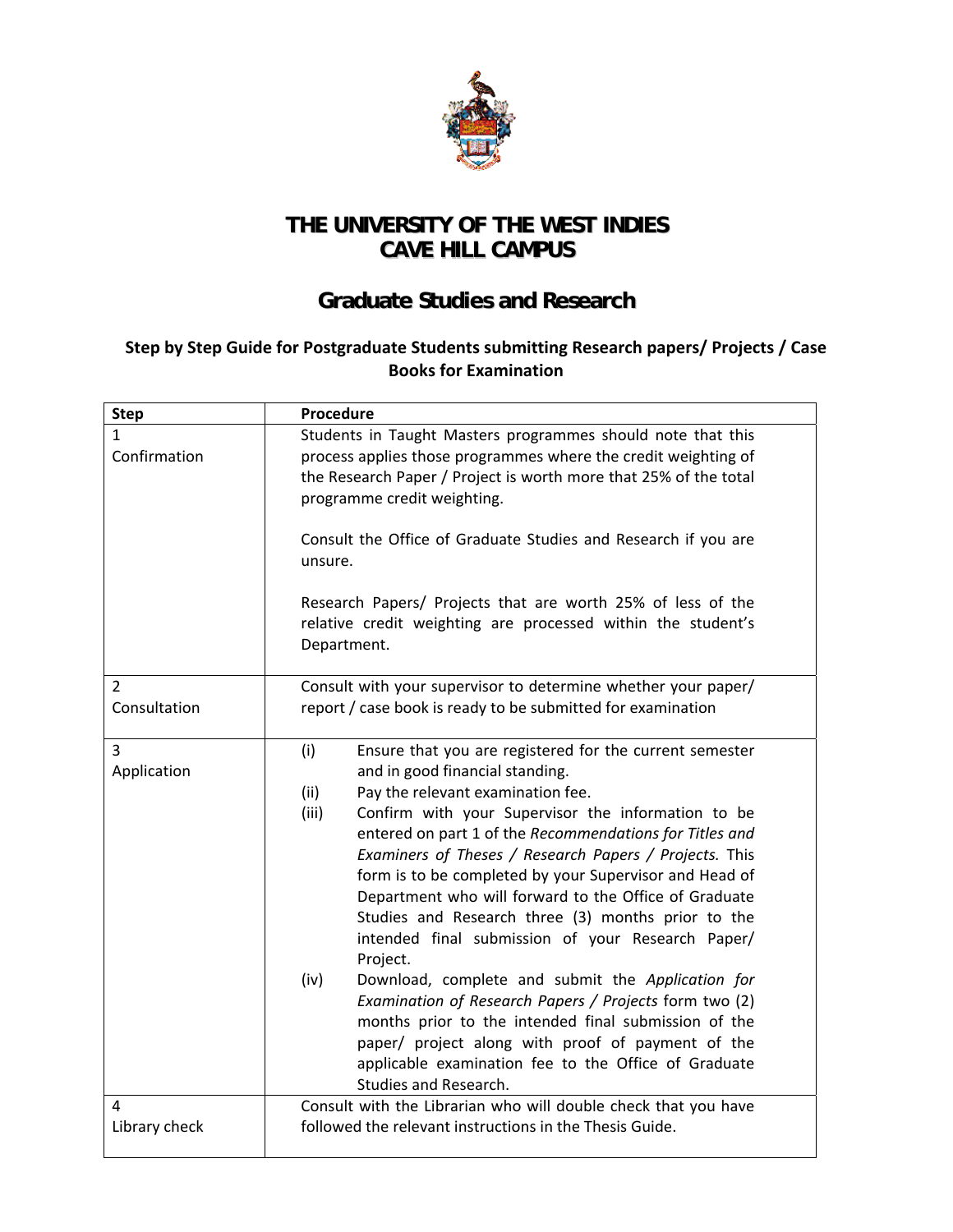| 5<br>Do<br>Plagiarism<br>Check | (i)<br>Visit the Turnitin site via the UWI Graduate Information<br>Portal - www.uwi.edu/grip/turnitin and follow the<br>instructions to get a Turnitin password. Follow the<br>Turnitin instructions to run your Research Paper /<br>Project through the plagiarism detection software.<br>(ii)<br>Print the Turnitin report.                                                                                                                                                                                                  |
|--------------------------------|--------------------------------------------------------------------------------------------------------------------------------------------------------------------------------------------------------------------------------------------------------------------------------------------------------------------------------------------------------------------------------------------------------------------------------------------------------------------------------------------------------------------------------|
| 6<br>Printing                  | (i)<br>Download the Certificate of Completion of Thesis/<br>Research paper/ Project / Case Book form. Complete<br>Section A and have your Supervisor and Head of<br>Department complete section B and sign as required.<br>(ii)<br>Print the number of softbound copies as indicted on that<br>form.<br>(iii)<br>Save a WORD copy of your Research paper/ Project/<br>Case Book onto a CD.                                                                                                                                     |
| $\overline{7}$<br>Submission   | Submit the softbound copies, the CD, the duly signed Certificate<br>of Completion of Thesis/ Research paper/ Project / Case Book<br>form and the Turnitin report to the Office for Graduate Studies<br>and Research.                                                                                                                                                                                                                                                                                                           |
| 8<br>Examination               | After the research paper / project / case book has been<br>examined and no corrections are necessary the Campus<br>Committee will calculate and assign an agreed mark.<br>If the paper has been marked and the mark represents a<br>marginal fail you may be permitted to make corrections to be<br>awarded the minimum passing mark of 50%<br>If your Paper does not receive a passing grade you will be given 6<br>months to revise and resubmit. Note the maximum mark that<br>can be given to a re-submitted paper is 50%. |
| 9<br>Award<br>оf<br>degree     | (i)<br>The reports of all Examiners will be forwarded to the<br>Chair, Board for Graduate Studies and Research along<br>with your transcript for the programme for the approval<br>of the award of the degree.<br>(ii)<br>You will receive a formal letter when the degree has<br>been awarded and be invited to join us at the relevant<br><b>Graduation Ceremony.</b>                                                                                                                                                        |

*Office of Graduate Studies and Research Cave Hill Campus October 2013*

> (i) If you have received a Grade A in your Paper a copy is lodged in the Campus Library. You must therefore submit a soft bound copy of the corrected document to the Office of